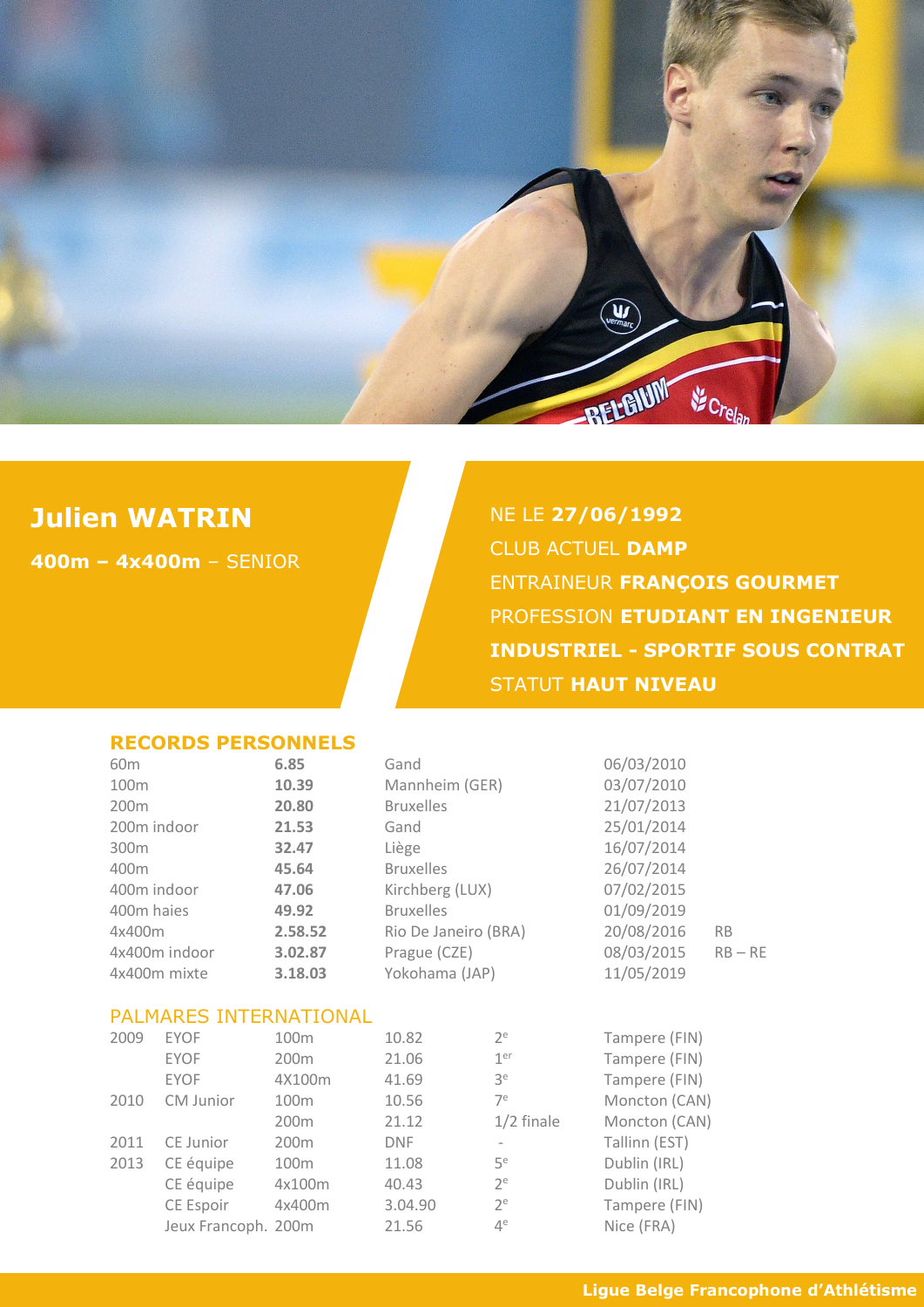|      | Jeux Francoph. 4x100m    |                 | 39.58          | 3 <sup>e</sup>          | Nice (FRA)           |
|------|--------------------------|-----------------|----------------|-------------------------|----------------------|
| 2014 | World Relays             | 4x400m          | 3.02.79        | 4 <sup>e</sup> , série  | Nassau (BAH)         |
|      | CE équipe                | 400m            | 46.57          | 2 <sup>e</sup>          | Tallin (EST)         |
|      | CE équipe                | 4x400m          | 3.04.93        | 1 <sup>er</sup>         | Tallin (EST)         |
|      | CE                       | 400m            | 46.31          | Séries, 23 <sup>e</sup> | Zurich (SUI)         |
|      | <b>CE</b>                | 4x400m          | 3.02.60        | 7 <sup>e</sup>          | Zurich (SUI)         |
| 2015 | CE indoor                | 4x400m          | 3.02.87        | 1 <sup>er</sup>         | Prague (CZE)         |
|      | World Relays             | 4x400m          | 2.59.33        | 3 <sup>e</sup>          | Nassau (BAH)         |
|      | CE équipe                | 4x400m          | 3.05.64        | $4^e$                   | Héraklion (GRE)      |
|      | <b>CM</b>                | 4x400m          |                | Réserv.                 | Pékin (CHN)          |
| 2016 | <b>CE</b>                | 400m            | 45.76          | Demies, 10 <sup>e</sup> | Amsterdam (NED)      |
|      | <b>CE</b>                | 4x400m          | 3.01.10        | 1 <sup>er</sup>         | Amsterdam (NED)      |
|      | JO                       | 4x400m          | 2.58.52        | $4^e$                   | Rio De Janeiro (BRA) |
| 2017 | CE indoor                | 4x400m          | 3.07.80        | 2 <sup>e</sup>          | Belgrade (SRB)       |
|      | World Relays             | 4x400m          | 3.07.14        | $2e$ finale B           | Nassau (BAH)         |
|      | <b>CM</b>                | 4x400m          |                | Réserv.                 | Londres (GBR)        |
| 2018 | <b>CE</b>                | 4x400m          | Réserv. finale | 1 <sup>er</sup>         | Berlin (GER)         |
| 2019 | CE indoor                | 4x400m          | 3.06.27        | 1 <sup>er</sup>         | Glasgow (GBR)        |
|      | World Relays             | 4x400m mixte    | 3.25.74        | 8e                      | Yokohama (JAP)       |
|      | World Relays             | 4x400m          | 3.18.03        | séries                  | Yokohama (JAP)       |
|      | <b>CM</b>                | 4x400m          | 3.00.87        | séries                  | Doha (QAT)           |
|      |                          |                 |                |                         |                      |
|      | <b>PALMARES NATIONAL</b> |                 |                |                         |                      |
| 2007 | CB Cad                   | 200m            | 23.20          | 1 <sup>er</sup>         | <b>Nivelles</b>      |
| 2008 | CB Sco indoor            | triple          | 14.28          | 1 <sup>er</sup>         | Gand                 |
|      | CB Sco indoor            | 60 <sub>m</sub> | 7.11           | $2^e$                   | Gand                 |
|      | CB Sco                   | 100m            | 11.03          | $2^e$                   | Izegem               |
|      | CB Sco                   | 200m            | 22.02          | $2^e$                   | Izegem               |
| 2009 | CB Sco indoor            | 60m             | 7.11           | $2^e$                   | Gand                 |
|      | CB Sco indoor            | 200m            | 22.02          | 1 <sup>er</sup>         | Gand                 |
|      | CB Sco                   | 100m            | 10.73          | 1 <sup>er</sup>         | Nivelles             |
|      | CB Sco                   | longueur        | 6m78           | 1 <sup>er</sup>         | <b>Nivelles</b>      |
| 2010 | CB Jun indoor            | 60m             | 6.85           | 1 <sup>er</sup>         | Gand                 |
|      | CB Jun indoor            | 200m            | 21.72          | 1 <sup>er</sup>         | Gand                 |
|      | CB Jun                   | 200m            | 21.15          | 1 <sup>er</sup>         | Nivelles             |
| 2011 | CB Jun indoor            | 60 <sub>m</sub> | 6.88           | 1 <sup>er</sup>         | Gand                 |
|      | CB Jun indoor            | 200m            | 22.03          | 1 <sup>er</sup>         | Gand                 |
|      | CB indoor                | 60 <sub>m</sub> | 6.88           | 1 <sup>er</sup>         | Gand                 |
| 2012 | CB                       | 100m            | 10.47          | 1 <sup>er</sup>         | <b>Bruxelles</b>     |
|      | CB                       | 200m            | 20.90.         | $2^e$                   | <b>Bruxelles</b>     |
|      | CB Esp                   | 100m            | 10.49          | 1 <sup>er</sup>         | Mouscron             |
|      | CB Esp                   | 200m            | 21.07          | 1 <sup>er</sup>         | Mouscron             |
| 2013 | CB                       | 100m            | 10.55          | $2^e$                   | <b>Bruxelles</b>     |
|      | $\mathsf{CB}$            | 200m            | 20.80          | $2^e$                   | <b>Bruxelles</b>     |
| 2014 | $\mathsf{CB}$            | 400m            | 45.68          | 3 <sup>e</sup>          | <b>Bruxelles</b>     |
| 2015 | CB                       | 400m            | 46.71          | 5 <sup>e</sup>          | <b>Bruxelles</b>     |
| 2016 | CB                       | 400m            | 45.73          | 1 <sup>er</sup>         | <b>Bruxelles</b>     |
| 2018 | CB                       | 400m            | 46.56          | 5 <sup>e</sup>          | <b>Bruxelles</b>     |
| 2019 | CB indoor                | 400m            | 47.21          | $2^e$                   | Gand                 |
|      | CB                       | 400m haies      | 49.92          | 1 <sup>er</sup>         | <b>Bruxelles</b>     |
| 2020 | CB                       | 200m            | 21.15          | 1 <sup>er</sup>         | <b>Bruxelles</b>     |
|      |                          |                 |                |                         |                      |

## TITRES FRANCOPHONES TOUTES CATEGORIES

| Outdoor | 100 <sub>m</sub> | 2010-2011 |
|---------|------------------|-----------|
|---------|------------------|-----------|